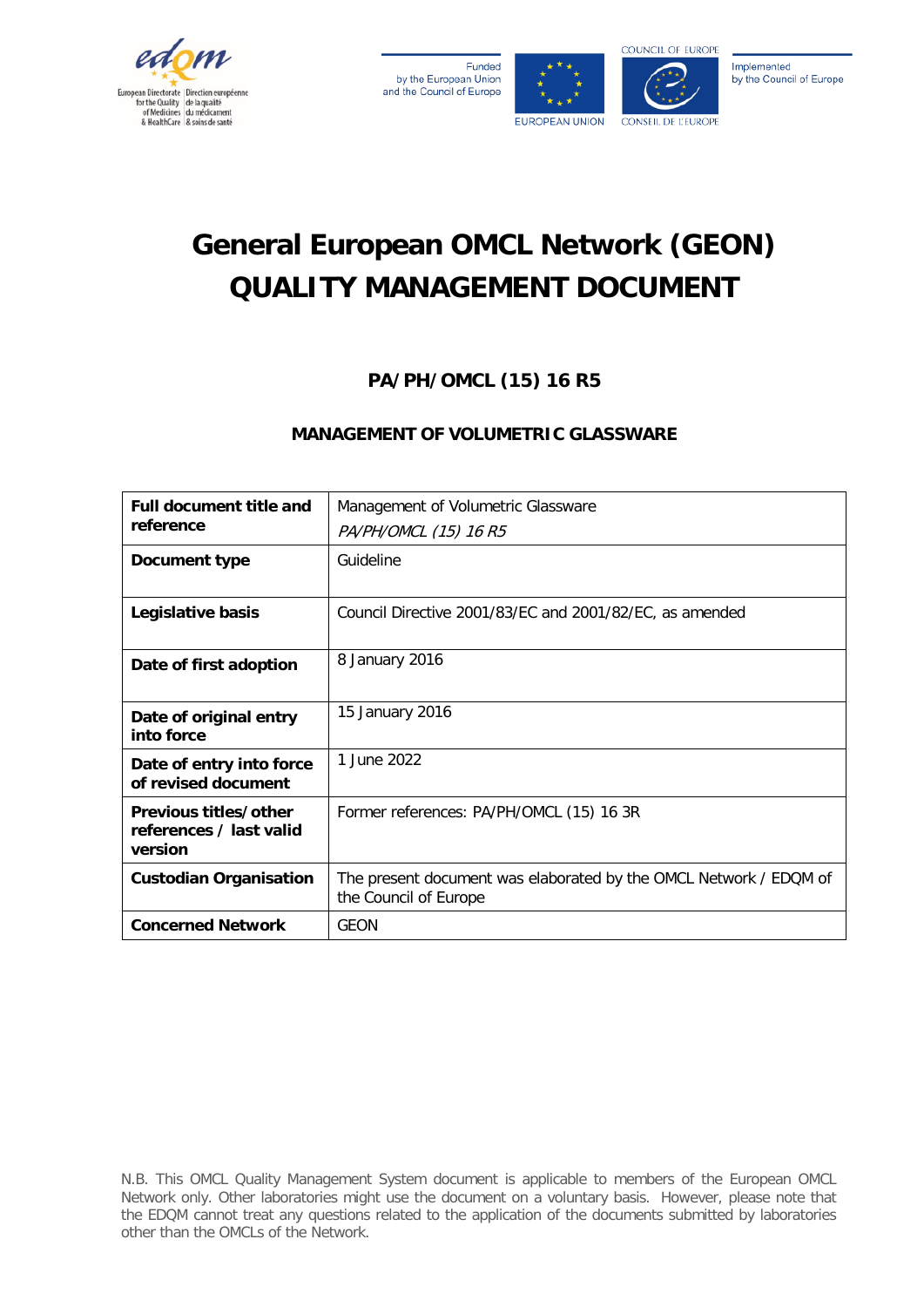# **Management of Volumetric Glassware**

Note: Mandatory requirements in this guideline are defined using the terms «shall» or «must». The use of «should» indicates a recommendation. For these parts of the text, other appropriately justified approaches are acceptable. The term «can» indicates a possibility or an example with non-binding character.

# **CONTENTS**

# <span id="page-1-0"></span>**SCOPE**

The present document describes the basic principles for the management of volumetric glassware within an OMCL, with regard to calibration and verification.

## <span id="page-1-1"></span>**INTRODUCTION**

The glassware used in a laboratory shall be capable of achieving the required accuracy for the tests performed, in accordance with ISO/IEC 17025:2017. This glassware includes volumetric flasks, burettes and pipettes, in some cases also measuring cylinders (e.g. Ph. Eur. 2.9.17 "Test for Extractable Volume of Parenteral Preparations").

Before being introduced for use, laboratory shall verify the correspondence between the requirements and the calibration certificate and perform a visual integrity check. Only calibrated glassware shall be used to demonstrate that it meets the laboratory's requirements and complies with the relevant standard specification. Intermediate checks, carried out on a random sample of glassware according to a defined procedure, may be needed to maintain confidence in the calibration status of the glassware over the time of use.

Usually, class A and AS volumetric glassware meets the requirements needed in most quantitative analytical work (for tolerances, please refer to references 1, 2 and 3, for instance). It is considered that it is generally not necessary to use individually calibrated glassware with an individual certificate of calibration, since certified glassware usually complies with a certain class and has a certificate of batch calibration. If the quality or uncertainty of a test result obtained while using certified glassware is not suitable or consistent, the laboratory should assess whether the glassware used meets the required tolerance class and/or assess its contribution to the uncertainty of the test. Class A and AS volumetric glassware is supplied with a batch calibration certificate, where the tolerance and the error of the material comply with an international standard. Laboratories can also acquire class A volumetric glassware with individual calibration, as supplied by some brands. The choice of the type of calibration of volumetric glassware (batch or individual) depends on the laboratory's own assessment.

It should be noted that the minimum requirements established by different national accreditation bodies (NAB) for the volumetric glassware used in a laboratory might differ with regard to the validity of the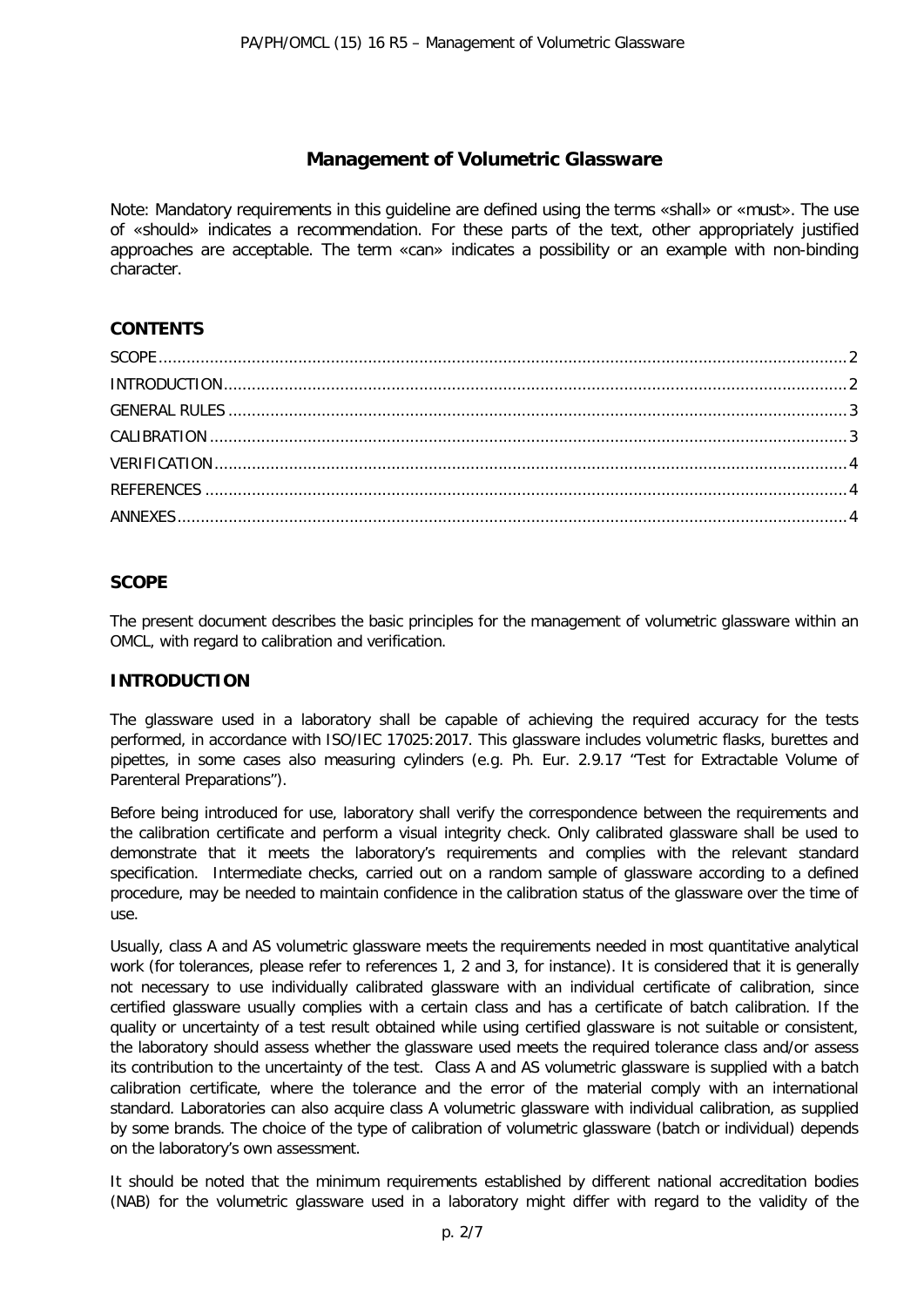calibration and the frequency of the verification of the suitability of the volumetric glassware after the calibration validity has expired. The initial period of calibration of non-automatic volumetric glassware can range from 2 to 10 years, according to documentation available from ILAC, EA, OIML and several NABs.

#### <span id="page-2-0"></span>**GENERAL RULES**

The tolerance of the glassware being used should be less than the maximum admissible error for testing. In addition, the laboratory should adopt a policy of managing appropriately volumetric glassware, allowing it to identify the needs for calibration and/or verification and, if deemed necessary, to trace back to the targeted glassware.

The laboratory shall ensure that:

- The calibration needs are identified correctly (e.g. need for class A);

- The apparatus that is identified as in need of calibration must be calibrated initially by the vendor or by the OMCL according to a defined and appropriate level prior to use;

- After purchase and prior to the first use, as well as periodically during use, a careful visual inspection of the glassware is made to check for signs of deterioration or attack, such as scratches, blurred, broken or chipped glass, scale or calibration marks not visible. Damaged apparatus must be rejected and discarded. In the event of aggressive use of the equipment, such as the use of corrosive substances or thermal or mechanical shock, visual inspections should be performed more frequently.

Procedures should be defined for the cleaning of glassware, either by washing machine or by hand. Cleaning validation is advisable given the possibility of poor/deficient washing or cross contamination with cleaning agents, such as detergents.

Cleaning procedures, storage, and segregation of volumetric equipment may be critical, particularly for trace analyses where leaching and adsorption can be significant. The laboratory shall ensure that products or processes employed in washing and decontamination do not alter the state of glassware. The laboratory may decide to perform periodic validation of the cleaning of glassware, either by determining relevant chemical parameters in the wash water (such as conductivity and total organic content, TOC), testing cleaning on different surfaces with the worst case product or by a specific detailed procedure (see example in Annex 2), if it is found that checking of blanks is not enough for the needs of the laboratory.

Washing and drying glassware for volumetric purposes should be done at a temperature that takes into account the chemical nature of the glass. Above 150°C there may be significant changes in the volumetric capacity of borosilicate glass and above 90°C for the soda-lime glass. According to ISO 4787, it is recommended that volumetric instruments should not be heated significantly above 180 °C.

#### <span id="page-2-1"></span>**CALIBRATION**

Performance of assays and limit tests require the use of calibrated volumetric glassware with acceptance criteria according to at least class A and/or AS. Special care should be taken when volumetric glassware is used for a direct reading of the result, without any comparison with a standard (such as a volumetric burette in an assay by titration).

Prior to use, the compliance of the volumetric glassware to the required class is demonstrated via calibration as follows:

- external calibration, (batch certificate or individual calibration certificate by supplier/producer, when needed);
- internal calibration, in cases where no batch certificate is available or superior quality requirements must be fulfilled. In those cases calibration must be performed according to a clearly defined procedure.

The frequency of calibration of volumetric instruments depends on their characteristics, the type and frequency of their use and previous calibrations history. The laboratory shall decide the suitable frequency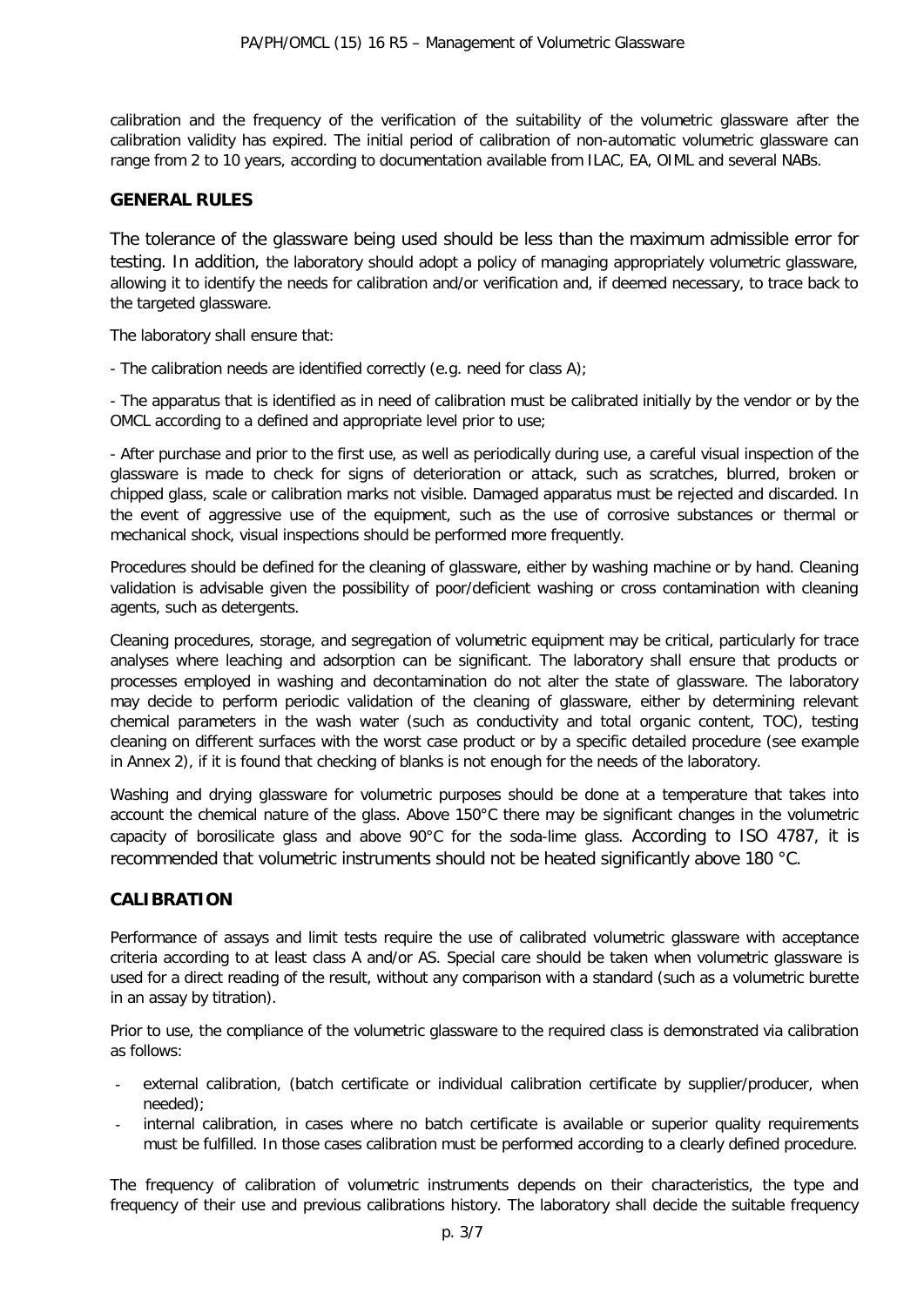for calibration of all its volumetric glassware, taking into account the use.

If no previous reference exists, initial intervals of annual calibration could be adopted, and adjusted afterwards, depending on the use and history of the glassware. An intermediate verification may be performed, if needed.

If the initial certificate expires or the volumetric glassware has been exposed to environmental or analytical conditions that could jeopardise calibration, a verification of the suitability of the equipment may be performed, if found to be necessary. The laboratory can also decide to perform internal or external calibration, depending on the use.

For volumetric glassware which produces a direct result, such as burettes used in volumetric titrations, recalibration of the equipment shall be carried out within the schedule established by the laboratory or, alternatively, new calibrated volumetric glassware shall be introduced, taking into account the laboratory requirements and needs.

#### <span id="page-3-0"></span>**VERIFICATION**

Procedures for checking of the volumetric glassware must be implemented by the laboratory. In all cases a careful visual inspection of the glassware is made annually to check for scratches, blurred glass, broken glass, chipped glass and poorly visible scale or calibration marks. Initially, a yearly analytical assessment of glassware could be performed on a representative sample and number of items of glassware in use. Based on the results of the verification, the frequency can be prolonged: in cases where all test results are in compliance with the acceptance criteria in consecutive years, a re-verification may be performed after five years.

Procedures for verification of volumetric glassware are described in several documents, issued either by ISO, EA, OIML or NIST. In general, all of them describe a gravimetric verification procedure for the volumetric capacity. The amount of water that the vessel contains, or delivers at a measured temperature, is accurately weighed, and the volume calculated in cubic centimetres at standard temperature and pressure. All of these documents state that special care must be taken to ensure that the glassware is clean and, in particular, grease free.

#### <span id="page-3-1"></span>**REFERENCES**

- 1. ISO [385:2005](http://www.iso.org/iso/home/store/catalogue_tc/catalogue_detail.htm?csnumber=38678) "Laboratory glassware Burettes"
- 2. ISO 648:2008 "Laboratory glassware -- Single-volume pipettes"
- 3. [ISO 1042:1998](http://www.iso.org/iso/home/store/catalogue_tc/catalogue_detail.htm?csnumber=25484) "Laboratory glassware -- One-mark volumetric flasks"
- 4. ISO 4787:2021 "Laboratory glass and plastic ware -- Volumetric instruments -- Methods for testing of capacity and for use"
- 5. OIML R 43 Edition 1981 (E) "Standard graduated glass flasks for verification officers"
- 6. OIML D 26 Edition 2010 (E) "Glass delivery measures Automatic pipettes"
- 7. [ILAC P10:01/2013 "ILAC Policy on Traceability of Measurement Results"](http://ilac.org/?ddownload=840)
- 8. UKAS LAB15 EDITION 2 (June 2009) "Traceability: Volumetric Apparatus"
- 9. ISO/IEC 17025:2017 "General requirements for the competence of testing and calibration laboratories"

#### <span id="page-3-2"></span>**ANNEXES**

In this section, examples are given in order to help laboratories with the implementation of some of the tasks which have been described in the core document, namely:

- how to perform the verification of glassware in **Annex 1**, in accordance to an OIML standard;
- how to perform the validation of the cleaning of glassware in **Annex 2**.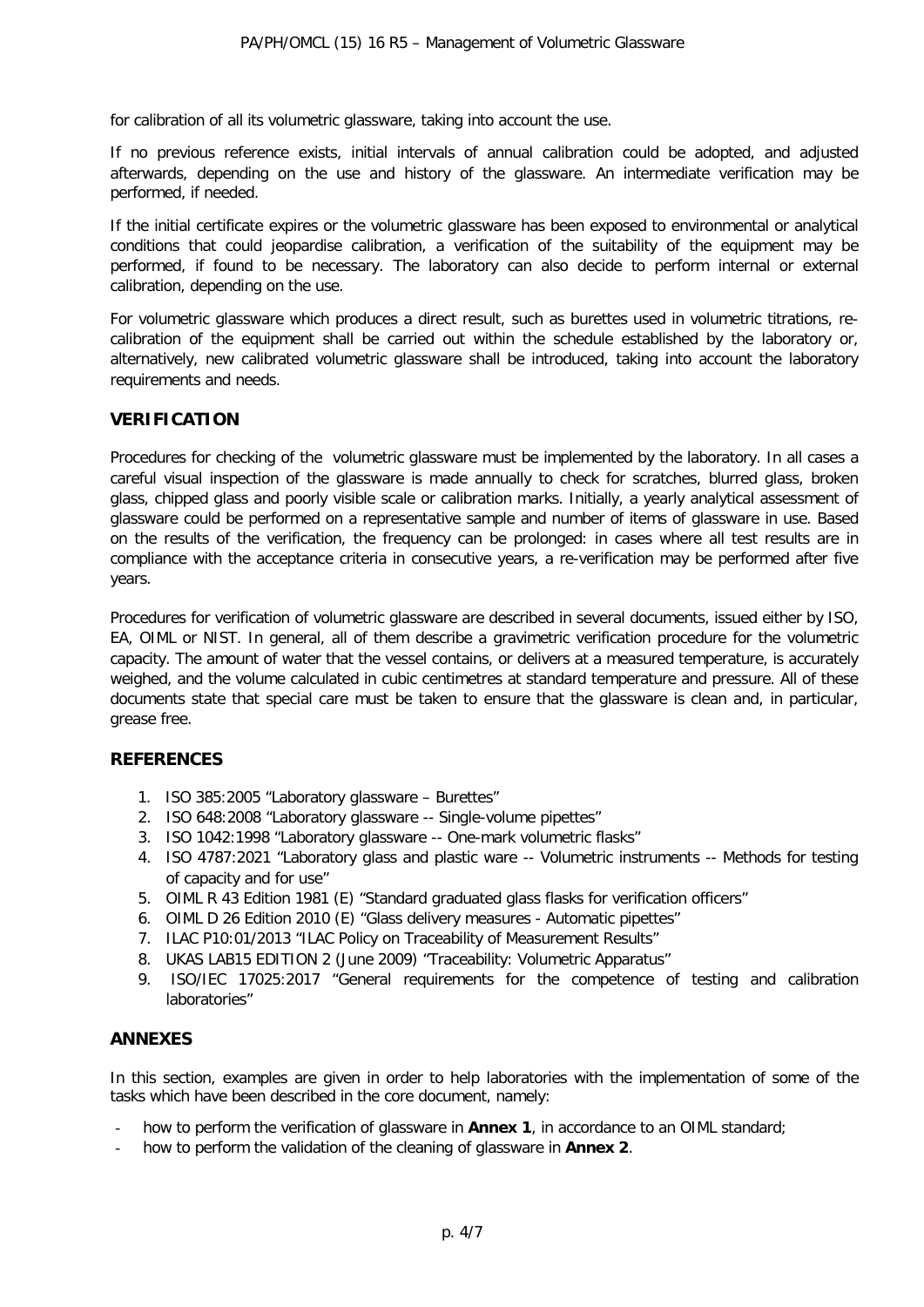#### **ANNEX 1**

OIML (reference 5) describes the following procedure for the verification of glassware:

"OIML R 43 Edition 1981 (E) "Standard graduated glass flasks for verification officers

(…)

APPENDIX A: VERIFICATION OF STANDARD GRADUATED GLASS FLASKS"

#### **A.1. Test liquid.**

A. 1.1. Water: distilled or deionized of high purity, in accordance with the following requirements when tested immediately before use: it must be free from dissolved gases, and heavy metals, in particular copper, as shown by the dithizone test, the specific conductivity must not exceed  $1 \times 10^{-4}$  S  $\times$  m<sup>-1</sup> at 20 °C, and it must be neutral to methyl red.

#### **A.2. Instruments.**

A.2.1. Scales: of suitable maximum capacity, having an accuracy at least equal to that of nonautomatic weighing machines of the high accuracy class (or possibly special accuracy class).

3.2.2. Thermometer: with appropriate measurement range, suitable for the measurement of temperature with error not exceeding  $\pm$  0.1 °C.

#### **A.3. Method.**

A.3.1. Determination of the « contained » capacity (capacity « In »).

A.3.1.1.

- clean and dry the flask,
- weigh the flask empty,
- allow the temperature of flask and water used for testing to equalize,
- record the water temperature,
- place the flask on a flat horizontal surface, and fill it with water to a point a few millimetres below the mark indicating the nominal capacity « In »,
- add more water slowly, to bring the meniscus carefully to the scale mark concerned,
- check that the outside surface of the flask, and its internal surface above water level are dry, and that neither bubbles or foam are present in the water,
- weigh the flask and its contents.

A.3.1.2.

From the difference between the results of weighing the flask when full and the flask when empty, and allowing for correction of the displaced air, the mass of the quantity of water corresponding to nominal « contained » capacity is obtained.

Knowing the temperature of the water in the flask, and using tables for the density of water as a function of the temperature, the volume of the water contained in the flask may be determined.

From this volume and the coefficient of cubic expansion of the glass, the conventional true capacity of the flask is determined for the scale mark corresponding to nominal « contained » capacity, at the chosen reference temperature (20 °C or 27 °C).

#### A.3.1.3.

Repeat the procedure for filling and weighing the filled flask as in point A.3.1.1., and calculate as in point A.3.1.2., for four other scale marks, including both the highest and lowest scale marks.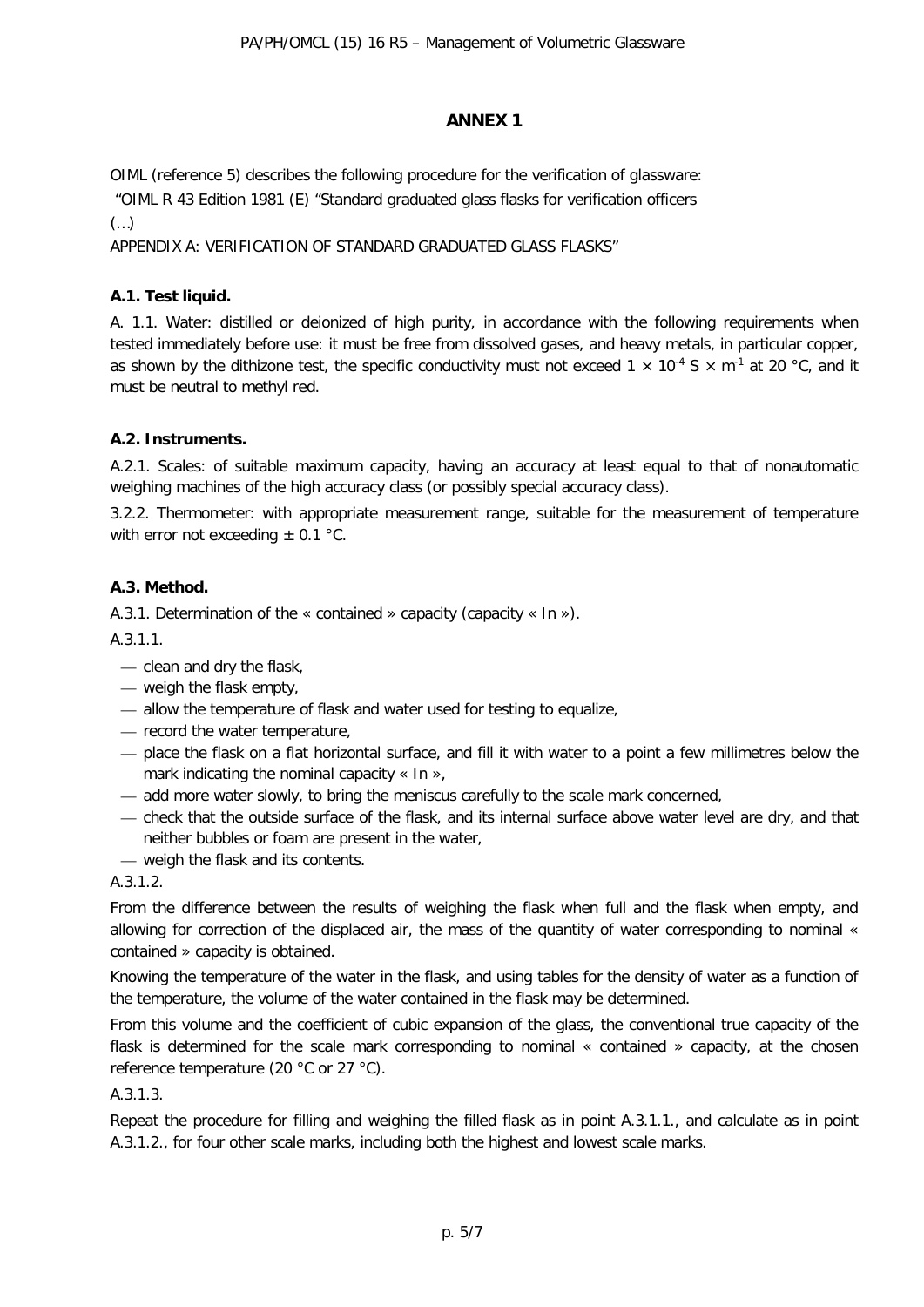#### A.3.1.4.

The error on the « In » capacity for any scale mark, is equal to the difference between the « In » capacity indicated by a mark, and the conventional true capacity corresponding to this mark, determined by the method described in points A.3.1.1. to A.3.1.3.

The error on the « In » capacity between any two scale marks, is equal to the difference between:

- the difference between the capacities indicated by the marks and,
- the difference between the conventional true capacities determined by the method given in points A.3.1.1. to A.3.1.3.

A.3.2. Determination of the « delivered » capacity (capacity « Ex »)

#### A.3.2.1.

- clean the flask,
- equalize the temperature of the flask and the water used for testing,
- record the water temperature,
- fill the flask with water to a few millimetres below the scale mark indicating the nominal capacity « Ex »,
- empty the flask, and allow to drain for 2 to 3 minutes,
- refill the flask as above, adding the water slowly so as to bring the meniscus carefully to the scale mark concerned,
- check that the outside surface of the flask, and its internal surface above water level are dry, and that neither bubbles or foam are present in the water,
- weigh the flask and its contents,
- empty the contents into a container,
- hold the flask in an inverted position to drain for 30 seconds,
- remove the last drop adhering to the lip of the neck, by bringing the lip into contact with the internal wall of the container,
- weigh the empty flask.

A.3.2.2. From the difference between the results of weighing the flask when full and when empty, and allowing for correction of the displaced air, the mass of the quantity of water corresponding to the «delivered » capacity is obtained.

Knowing the temperature of the water in the flask, and using tables for the density of water as a function of the temperature, the volume of the water delivered can be determined.

From this volume and the coefficient of cubic expansion of the glass, the conventional true capacity of the flask for the scale mark corresponding to « Ex » nominal capacity, at the chosen reference temperature (20 °C or 27 °C) may be determined.

A.3.2.3. Repeat the procedure for filling, draining and weighing as in point A.3.2.1., and calculate as in point A.3.2.2., for four other scale marks, including both the highest and lowest scale marks.

A.3.2.4. The error on the « Ex » capacity for any scale mark, is the difference between the « Ex » capacity indicated by a mark, and the conventional true capacity corresponding to this mark, determined by the method given in points A.3.2.1. to A.3.2.3.

The error on the « Ex » capacity between any two scale marks, is equal to the difference between:

- the difference between the capacities indicated by these marks, and
- the difference between the conventional true capacities determined by the method given in points A.3.2.1. to A.3.2.3."<sup>5</sup>